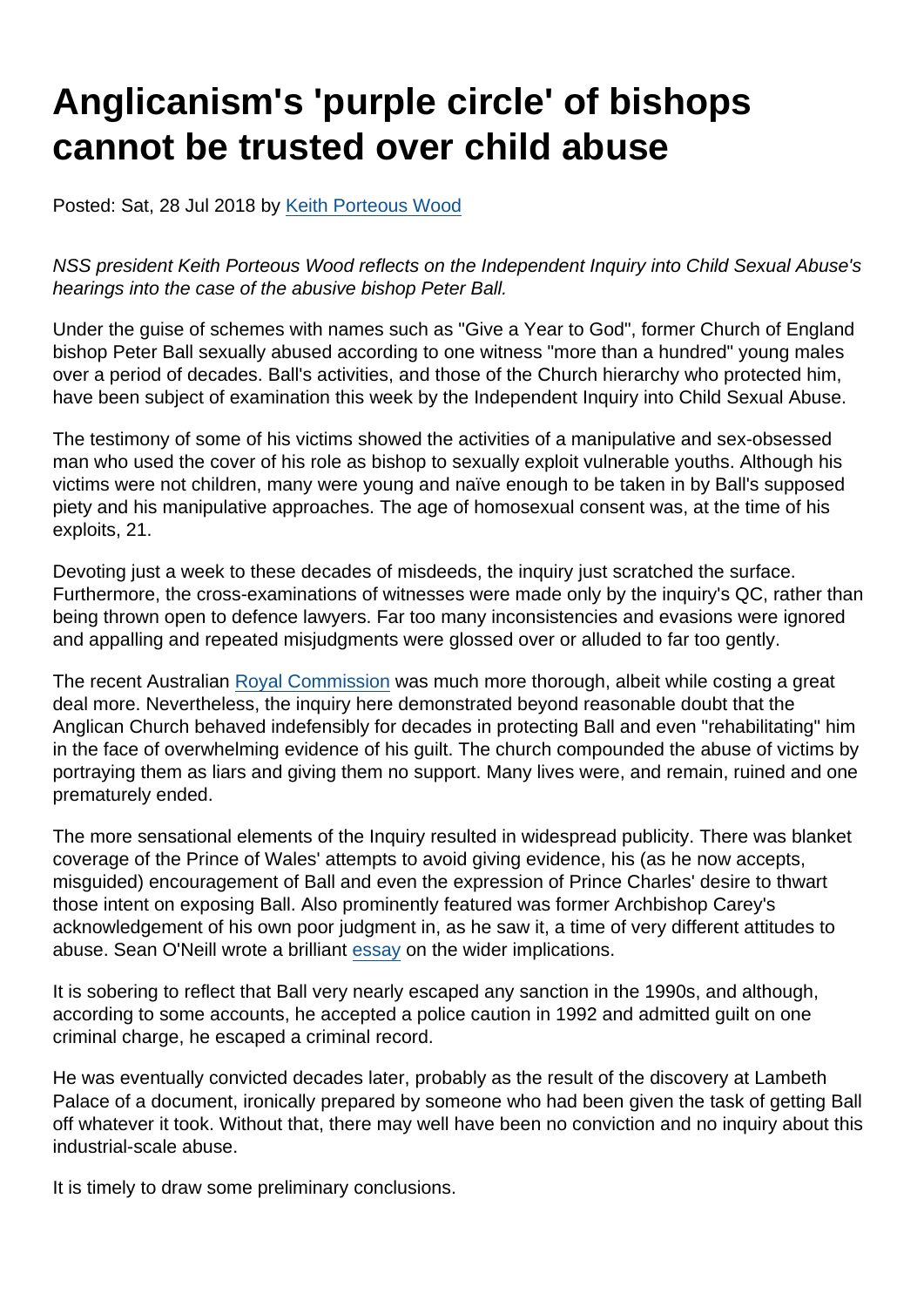I accept that organisations tend to be very self-protective, but it seems that there are almost no lengths to which religious organisations will not go to protect themselves - even if that means covering up for the guilty in their midst. And they are well placed to manipulate the establishment they are part of it - and their own faithful, to support them.

One of Ball's victims, the Rev Graham Sawyer, told the IICSA panel that "the sexual abuse that was perpetrated upon me by Bishop Peter Ball pales into insignificance when compared to the enduringly cruel and sadistic treatment that has been meted out to me by officials, both lay and ordained, in the Church of England." He referred to the "purple circle" of bishops in Anglicanism who support each other in a "club-like" way to the point of "destroying" the person making an allegation. When he was giving his testimony to the inquiry so bravely, I saw bishops literally cringing and averting eye contact.

The second lesson, also supported by Graham's quote, is that victims are institutionally regarded as no-account collateral damage. That this also applies to the Catholic Church as well as other denominations and faiths is not an excuse; it demonstrates the problem is systemic and the solutions need to recognise this.

The third lesson is not to be taken in by the mantra that it was terrible then but it is absolutely fine now, so there is no need to do anything. While new procedures are in place, they are often not particularly practical. Graham pointed out that with an average congregation of just 60 it can be hard to find someone suitable to appoint as a safeguarding official. More significantly, the protective "purple circle", with a tendency to collective amnesia, is still going strong. Just one Anglican bishop says it like it is, Bishop Wilson of Buckingham. He is junior, and I don't rate his chances of promotion highly. Graham's speaking out has led to him being bullied for decades and he is still being bullied to this day.

Finally, while the church, paradoxically, has no formal duty to the wider public, the law has. And the extent of its failures over this case in its determination to privilege the episcopate are massive. I will return to this in a later blog.

So, let me conclude by entreating the inquiry to be bold in its recommendations, which need to introduce robust checks and balances and independent mechanisms, especially for safeguarding, oversight and compensation, the cost of which the church should of course still bear.

Parliament must also introduce mandatory reporting of abuse in institutions (which is widely required in other countries). It must also remove all legal time bars involving abuse as victims generally only summon up the courage to report decades after the event.

## Keith Porteous Wood

Keith Porteous Wood is the president (and former executive director) of the National Secular Society. The views expressed in our blogs are those of the author and may not represent the views of the NSS.

- [Share on What's App](whatsapp://send?text=http://www.secularism.org.uk/opinion/2018/07/anglicanisms-purple-circle-of-bishops-cannot-be-trusted-over-child-abuse?format=pdf)
- [Share on Facebook](https://www.facebook.com/sharer/sharer.php?u=http://www.secularism.org.uk/opinion/2018/07/anglicanisms-purple-circle-of-bishops-cannot-be-trusted-over-child-abuse?format=pdf&t=Anglicanism)
- [Share on Twitter](https://twitter.com/intent/tweet?url=http://www.secularism.org.uk/opinion/2018/07/anglicanisms-purple-circle-of-bishops-cannot-be-trusted-over-child-abuse?format=pdf&text=Anglicanism)
- [Share on Email](https://www.secularism.org.uk/share.html?url=http://www.secularism.org.uk/opinion/2018/07/anglicanisms-purple-circle-of-bishops-cannot-be-trusted-over-child-abuse?format=pdf&title=Anglicanism)
- [Subscribe to RSS Feed](/mnt/web-data/www/cp-nss/feeds/rss/news)

Tags: [Child Abuse](https://www.secularism.org.uk/opinion/tags/Child+Abuse), [Church of England](https://www.secularism.org.uk/opinion/tags/Church+of+England)